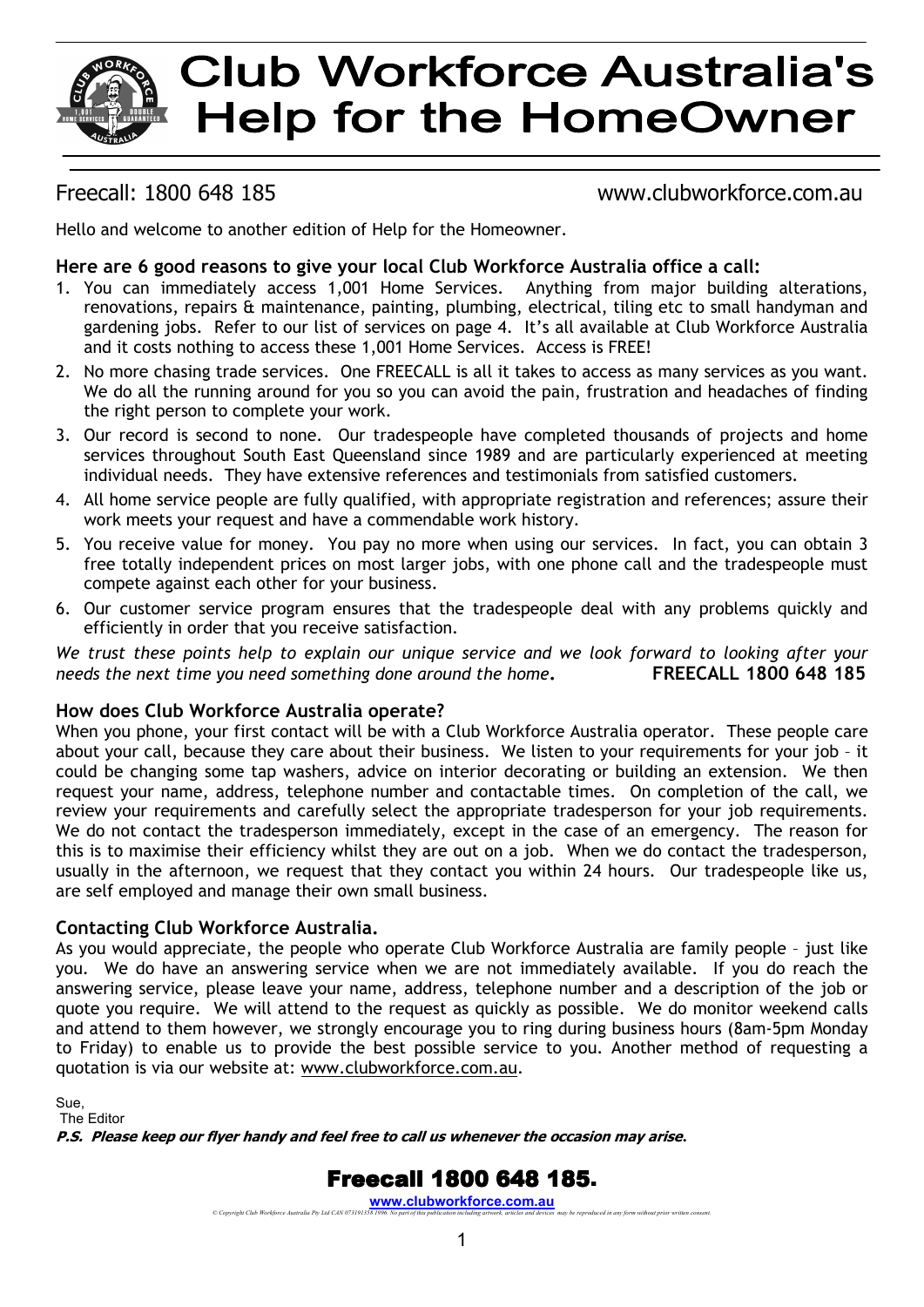# *BATHROOM RENOVATIONS*

Thinking of adding a new bathroom or modernising your existing bathroom or ensuite?

Is your bathroom vanity bench top looking tired and worn… no matter how much you clean it, the area never looks fresh or clean anymore?

Do you just want to replace your cracked or broken bathroom tiles or splashbacks … the ones you just keep hoping won't fall off when you next clean them?

Thinking of adding a spa bath, a new shower, hand basin, sink or toilet or just rejuvenating your existing bathroom?

Our tradespeople specialise in complete or partial bathroom renovations. Most people have a budget to work to and they can tailor the work you need to suit your budget.

We have registered tradespeople who offer advice and an obligation free quotation. Specialising in water proofing, sheeting, plumbing, tiling and vanity units.

We have been providing homeowners with free access to bathroom renovators since 1989. Introducing you to the right tradespeople, the first time, so your time is not wasted.

#### **FREECALL 1800 648 185**

# **KITCHENS: NEW & RENOVATIONS**

The kitchen is the most utilized area of the house. It needs to be user-friendly and functional.

At Club Workforce Australia we have registered tradespeople who specialise in the supply and installation of new kitchens and renovation of existing kitchens. Obligation free quotes provided by our tradespeople, together with advice on designing a plan, colour scheme, manufacturing, installation of new kitchens, help you to achieve a friendly and functional kitchen. If required we can also arrange the associated tradespeople such as plumber, electrician, tiler and plaster.

Most people have a budget and we can tailor the work to meet your needs. Whilst most kitchen manufacturers only sell new kitchens – we can help you with a new benchtop, cupboard doors and even minor kitchen adjustments for your brand new appliance.

Call **Club Workforce Australia** for an obligation free quote and advice.

#### **FREECALL 1800 648 185**

## *RENOVATIONS, REPAIRS & MAINTENANCE*

We introduce to you contractors who can repair, modernise and maintain your home. We have tradesmen and handymen available to cover most jobs. For quality work carried out by registered builders and tradesmen, call us today.

| carpentry   |
|-------------|
| plumbing    |
| drainage    |
| concreting  |
| bricklaying |
| tiling      |
| painting    |
| roofing     |
| fencing     |
| carpets etc |

For all extensions, alterations, repairs or maintenance, Club Workforce Australia has been providing quality tradesmen since 1989.

Our tradespeople are registered, licensed and insured. They understand the council and building regulations and construction requirements that ensure a renovation that will last.

Our handymen have been completing small jobs and repairs for Brisbane homeowners for more than a decade. They have extensive experience in a range of general household needs.

#### **FREECALL 1800 648 185**